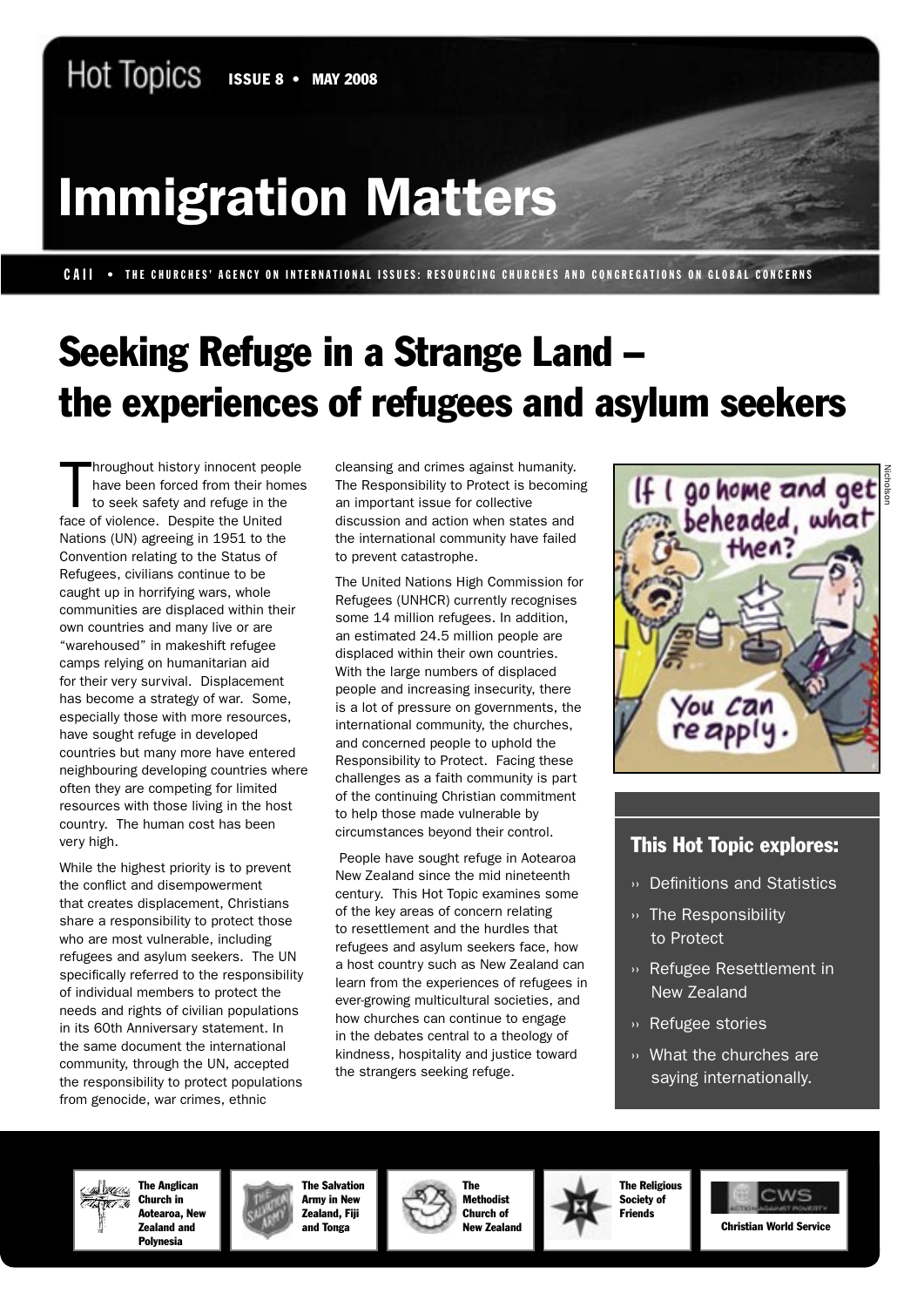# Definitions:

Refugee: The 1951 UN Refugee Convention defines a refugee as someone who: "owing to well-founded fear of being persecuted for reasons of race, religion, nationality, membership of a particular social group or political opinion, is outside the country of his nationality and is unable, or owing to such fear, is unwilling to avail himself of the protection of that country; or who, not having a nationality and being outside the country of his former habitual residence as a result of such events, is unable or, owing to such fear, is unwilling to return to it."

The Convention places certain obligations upon States which are party to it, the most fundamental of which is the principle of 'non-refoulement'. This concerns the obligation of countries of asylum not to return people forcibly to situations where they have a well-founded fear of persecution. The primary responsibility for protecting and assisting refugees lies with States, particularly the countries of asylum to which refugees flee. UNHCR promotes and monitors States' adherence to the Convention to enable them to offer adequate protection to the refugees in their territory.

It is not easy for a person to be recognised by the UNHCR. To reach a UNHCR office to register can be extremely difficult, particularly in conflict situations. The process is bureaucratic and refugees do not always have the means to prove their status. Some are labelled as 'economic

#### **PERSPECTIVES**

"New Zealand was the only option, however, saving my life was more important than choosing where to go."

Iranian Convention refugee, six months in NZ

### **Hot Topics**

Writer: Ruth Greenaway Layout: Marcus Thomas migrants' seeking an improved or even an adequate livelihood when they see no future at home. The definition does not allow for economic or environmental refugees - those who flee because they can no longer survive in their own land. Receiving countries sometimes accept refugees for political reasons, for example refugees from Cuba find it easier to gain asylum in the USA than those fleeing repressive regimes from Central America. Sadly, those facing persecution on the basis of sexual orientation, health status or gender often find it difficult to receive protection.

Asylum seeker: Someone who is a foreign national seeking the right to reside as a refugee in another country, and to be protected by that country, but who has not yet been formally recognised as a refugee.

Internally Displaced Persons (IDPs): People forced to flee their home, often for the same reasons as a refugee, but who have not crossed an internationally recognised border. Many IDPs are in refugee-like situations and face the same problems as refugees but are subject to the laws of their home state rather than international law.

Stateless person: Someone who because of their ethnicity or history is denied the right to a nationality. For them "going home" may not depend on a peace accord and repatriation, but rather, on overcoming bureaucratic obstacles and securing an official identity. The estimate of stateless people worldwide has risen to nearly six million from some 60 countries.

Uprooted People: Overarching term that includes communities who flee because of persecution and war, people who are forcibly displaced because of environmental devastation and are compelled to seek sustenance in a city or abroad because they cannot survive at home.

Warehoused refugees: Typically, but not always, confined to camps or segregated settlements where they are virtually dependent on humanitarian assistance. Even refugees who are free to move are still 'warehoused' if they are not allowed their rights to work, practice professions, run businesses, and own property. These are people for whom the international community has not been able to find a solution. It is too dangerous to return home but they have not been able to resettle in a third country.



\* Represents persons who fled their homes during 2006, including those who fled and returned within the year.

(from World Refugee Survey 2007 (www.refugees.org) and Internal Displacement Global Overview 2007 (www.internal-displacement.org) )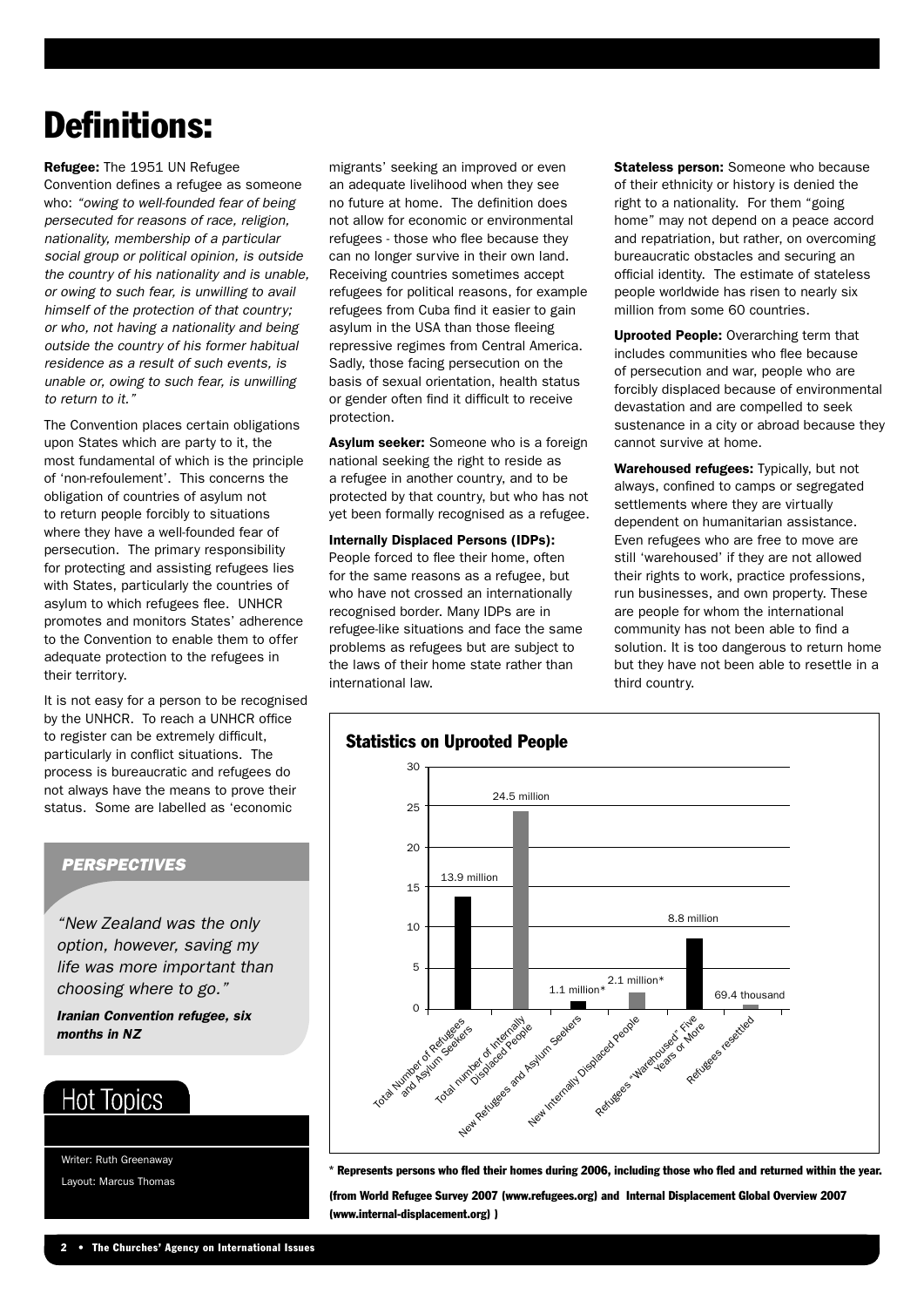#### Who decides who is a refugee?

The UNHCR and individual governments have separate procedures for deciding whether a person is a recognised refugee. Those who are documented as refugees by the UNHCR are allowed to remain in the country of asylum, often in a refugee camp, until such time as they are resettled or they choose to return home - this can take many years. Resettlement is an option for less than 1% of the world's refugees. Some women have been granted refugee protection on the basis of their need for protection from cruel or inhumane treatment. Those who do not receive refugee documentation may be deported, although UNHCR does recommend that people whose applications for asylum have been declined are granted the right of a review and that they be offered some protection if coming from countries facing armed conflict.

#### Q: Where do most refugees come from?\*

| Afghanistan                | 3,260,300 |
|----------------------------|-----------|
| <b>Former Palestine</b>    | 3,036,400 |
| <b>Iraq</b>                | 1,687,800 |
| <b>Burma (Myanmar)</b>     | 693,300   |
| Sudan                      | 648,000   |
| <b>Colombia</b>            | 453,300   |
| <b>Democratic Republic</b> | 412,300   |
| of Congo                   |           |
| <b>Somalia</b>             | 410,300   |
| Burundi                    | 393,700   |
| Vietnam                    | 308,000   |
| Eritrea                    | 255,400   |
| Angola                     | 195,000   |
| China                      | 158,700   |
| <b>Liberia</b>             | 141,100   |

\*Numbers are for refugees and asylum seekers as of December 31, 2006, and do not include persons granted permanent status in other countries.

#### Q: What countries and territories host most of the world's refugees?

| <b>Host Country</b> | # of Refugees |
|---------------------|---------------|
| <b>Pakistan</b>     | 2,161,500     |
| <b>Syria</b>        | 1,329,300     |
| Iran                | 1,025,000     |
| <b>Gaza Strip</b>   | 1,017,000     |
| <b>Jordan</b>       | 862.700       |
| West Bank           | 722,000       |
| <b>Tanzania</b>     | 485.700       |
| <b>India</b>        | 435.900       |
| Thailand            | 408,400       |

Note: All statistics from http://www.refugees.org/article. aspx?id=1941

For more information refer to www.unhcr.org

### All at Sea – the story of the Tampa Refugees

Many Afghani refugees have lived in refugee camps all their lives. In an attempt to improve their prospects they often go to extraordinary lengths to find a new future in other countries.

The so-called Tampa refugees fled south by boat seeking refuge in Australia via Indonesia. Many disappeared en route but 438 were rescued from a sinking boat by the Norwegian freighter, MV Tampa, off the Australian coast in August 2001. The Australian government refused them entry as 'queue jumpers'. After a stand off which attracted international attention and concern, they devised what was called the 'Pacific Solution'. In total the Australian authorities detained some 1500 refugees on Nauru and Papua New Guinea. The 'Pacific Solution' soon became a 'Pacific Nightmare' as many of the Tampa refugees began a hunger strike in protest at the handling of their case and their living conditions on Nauru.

International agencies condemned Australia's handling of the Tampa refugees. In response the New Zealand government

accepted 133 young men who were taken into care by Child Youth and Family. In 2005, 76 of the 'Tampa Boys' were granted citizenship, Prime Minister Helen Clark said that they had demonstrated their commitment to New Zealand since their arrival here. "Today, they can proudly proclaim themselves citizens of New Zealand."

Azizullah Mussa, the youngest of the Tampa Boys, said that the Prime Minister's good deed would be repaid by the young men who were determined to become good citizens to show their appreciation for the opportunities New Zealand had given them.

In March 2008, Abbas Nazari, a 'Tampa Boy' came third in New Zealand's national schools spelling competition. He has only learnt English for 6 years. Now 12, he says "Australia didn't want us because they thought we were terrorists ... but New Zealand listened to us and they thought we weren't terrorist."

The Refugee and Migrant Service engaged volunteers to help the Tampa Boys adjust to life in New Zealand. Director Peter Cotton says that the onus is on the community to accept new arrivals if the process is to work. "Whilst you may view resettlement as some kind of process, in fact belonging is not a process but a feeling...and you need people to make you belong, and you can't belong unless you're accepted."

By 2004, all but 11 of the Tampa Afghans had been granted refugee status.

#### For discussion:

- How do New Zealanders respond to refugees and asylum seekers?
- Have you had any direct experience of helping people resettle? What were some of the difficulties you encountered? What did you learn from the experience?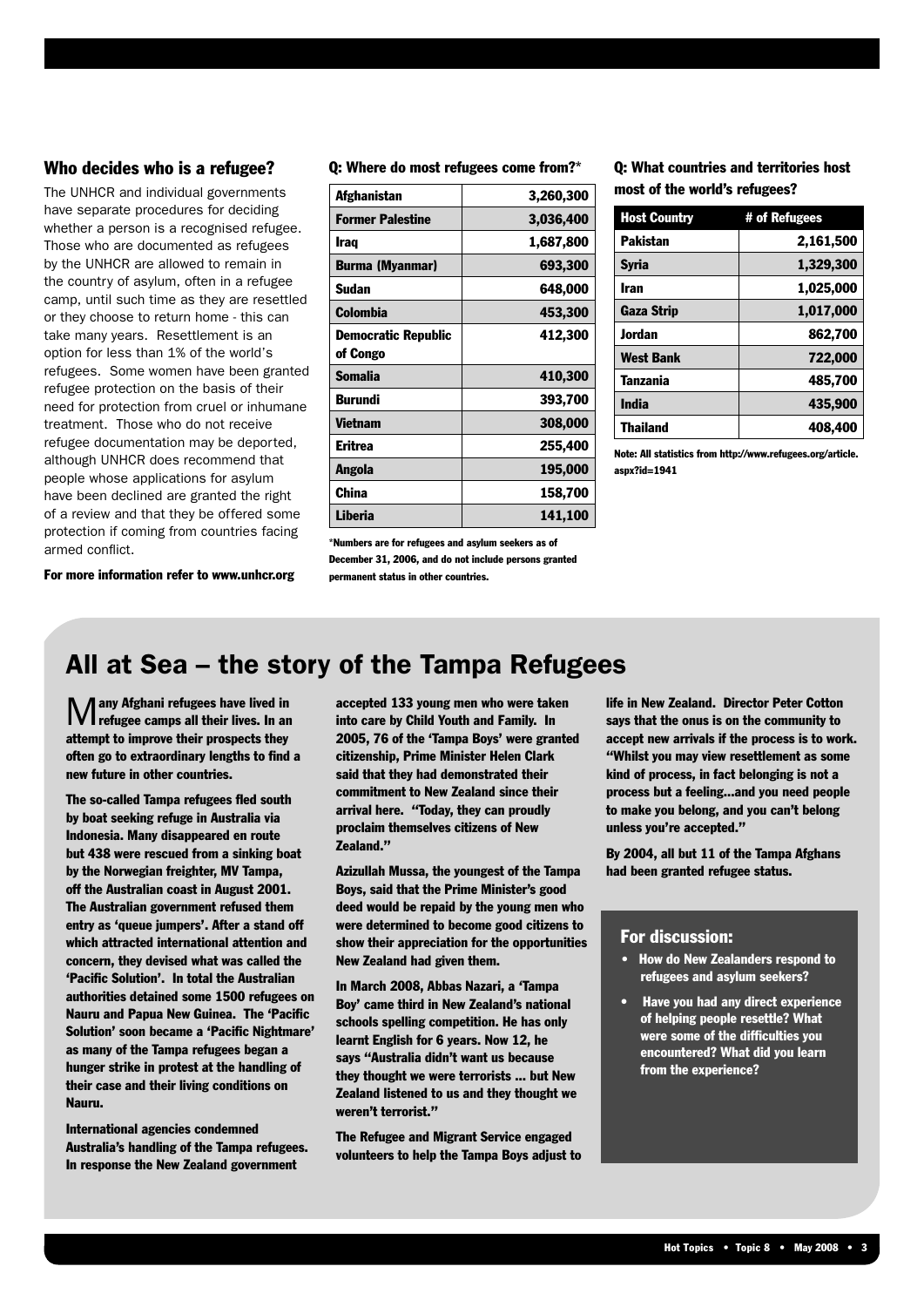#### Responsibility to Protect

In response to continued widespread atrocities, members of the United Nations have considered from time to time whether or not they have a 'right to intervene' in the affairs of a member state where there is systematic and widespread attacks on civilian populations such as occurred in Kosovo or Rwanda. At the December 2001 meeting of the International Commission on Intervention and State Sovereignty the discussion was reformulated on the 'responsibility to protect' people in need of assistance rather than focusing attention on whether countries should intervene. Included in the Outcome statement of the 60th Anniversary Summit of the United Nations are the following paragraphs (138- 139):

#### Responsibility to protect populations from genocide, war crimes, ethnic cleansing and crimes against humanity

138. Each individual State has the responsibility to protect its populations from genocide, war crimes, ethnic cleansing and crimes against humanity. This responsibility entails the prevention of such crimes, including their incitement, through appropriate and necessary means. We accept that responsibility and will act in accordance with it. The international community should, as appropriate, encourage and help States to exercise this responsibility and support the United Nations in establishing an early warning capability.

139. The international community, through the United Nations, also has the responsibility to use appropriate diplomatic, humanitarian and other

#### **PERSPECTIVES**

"Resettlement is a journey, a process of learning, adapting and understanding. Coming to a new country with a different culture, language, religion, and traditions, is a challenging venture into the unknown."

Voices of Refugees – A journey of resettlement in New Zealand NZIS survey, 2004



peaceful means, in accordance with Chapters VI and VIII of the Charter, to help to protect populations from genocide, war crimes, ethnic cleansing and crimes against humanity. In this context, we are prepared to take collective action, in a timely and decisive manner, through the Security Council, in accordance with the Charter, including Chapter VII, ... should peaceful means be inadequate and national authorities are manifestly failing to protect their populations from genocide, war crimes, ethnic cleansing and crimes against humanity. ... We also intend to commit ourselves, as necessary and appropriate, to helping States build capacity to protect their populations from genocide, war crimes, ethnic cleansing and crimes against humanity and to assisting those which are under stress before crises and conflicts break out.

#### Did you know?

- Developing countries host the largest number of refugees, but with the least resources to adequately to do so.
- Africa has historically hosted on average 25% of all the world's refugees, Europe 18%, the Americas 10%, and Oceania **Q%**
- Europe collectively hosts the world's largest number of asylum seekers, (particularly in Germany and the UK).
- Afghanistan has the largest number of displaced people scattered through-out the world, there are 3.2 million Afghans located in 71 different countries; 15% of the global refugee population.
- Kosovo has seen the largest and fastest voluntary repatriation of refugees since the end of the Second World War.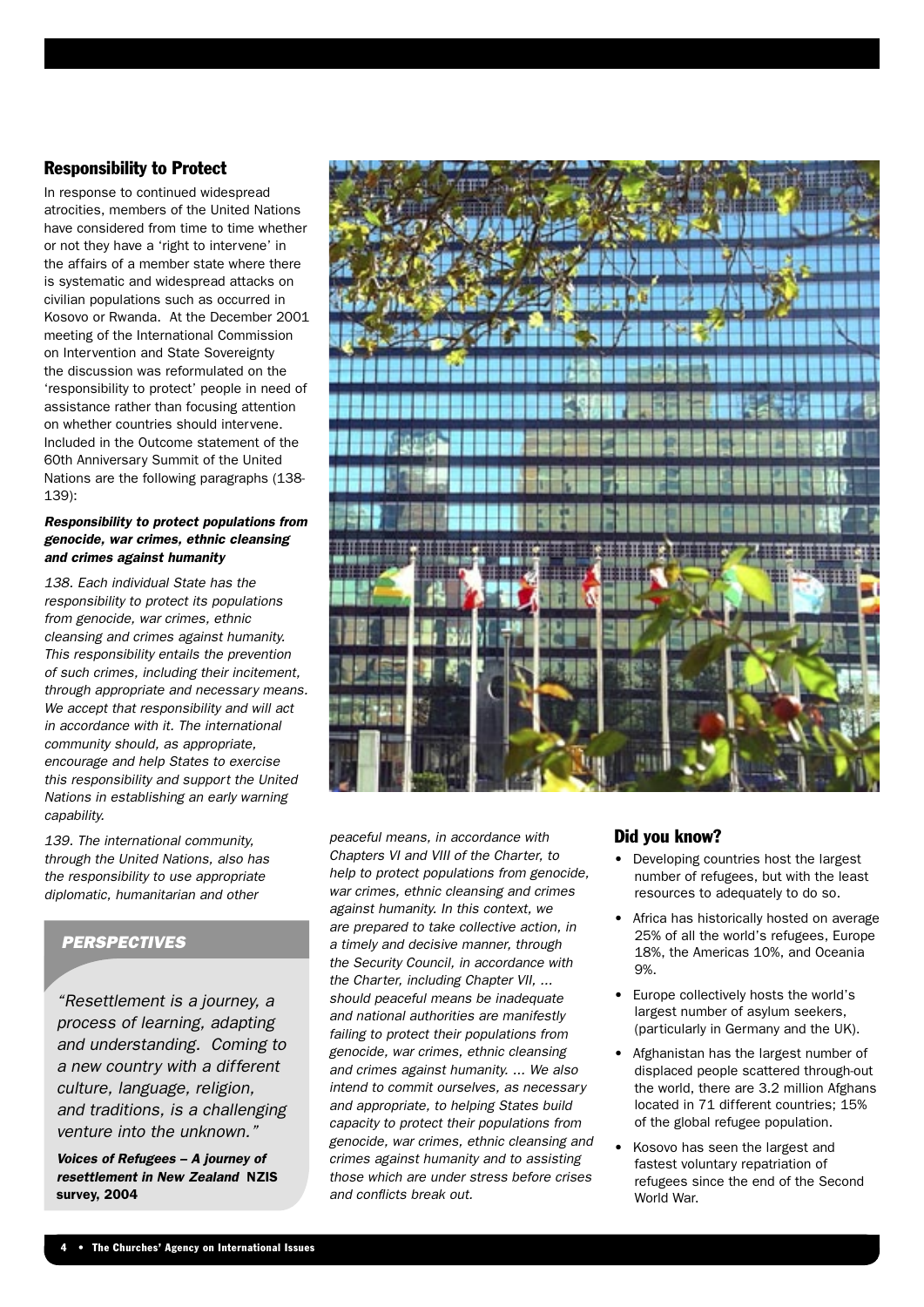# Refugee settlement in New Zealand

hile many refugees have resettled in New Zealand they have not always been made welcome. There is often a stigma attached to being a refugee. Refugees usually lack English language skills, may be experiencing persecution and suffering trauma, and have qualifications that are not recognised in New Zealand. Not all refugees arrive in groups or as family units as part of the official refugee quota. Some may first enter New Zealand seeking asylum in order to be granted refugee status. Without proof from the UNHCR who assign refugee status they face significant obstacles especially when they may be reliant on false documents and lack proof of their identity.

Although New Zealand has been one of the countries to take a lead in recognising the importance of family units staying together; individual family members are often very worried about the safety and health of other family members who may still be in refugee camps or on the move. The family reunification process can be quite lengthy. Now that border controls are tighter than ever, it is more difficult for those who are not part of the government managed refugee quota system to enter the country and gain asylum.

Migrants have made New Zealand what it is today. Over many generations Maori made Aotearoa their home and their land. Subsequent settlers have added to the increasing cultural diversity of our growing multicultural society. Like other migrants, refugee families take time to adjust to life in a new country where much may be unfamiliar. Many have quickly adapted despite the very limited resources and support networks available to them. Initially they are very dependent on government-provided support services, particularly in areas of housing, education, employment, health and income. They seek opportunities to make friends, establish networks and where appropriate participate in ceremonies appropriate to their faith.

In a survey of newly arrived refugees and those who had been here for two or more years conducted in 2004 the NZIS "Refugee Voices - A journey to resettlement", observed that:

• In general, teenagers felt it was easier for them than their parents to settle - within the first six months most had



interpreted or translated for their parents. Some of the freedoms young people had here were sometimes seen as disrespectful towards parents and outside traditional family and cultural practices.

- Making friends was very important for extending social networks; to learn about the 'Kiwi' lifestyle; to improve English; to help each other; to be part of a wider community; and exchanging cultures.
- 36% of participants met friends through an ethnic group or association. 33% met friends through a religious group (such as a church).
- The most common expectations that recently arrived refugees expressed were the need to find work, be safe and secure and to have a peaceful life in New Zealand.

"What participants liked about New Zealand reflected what most did not have in their former countries - freedom and democracy, safety and security, and peace and quiet. These are probably the most important mitigating factors for refugees when dealing with the challenges of resettlement, in particular their ability to become selfsupporting." To view a copy of the report see: http://www.immigration.govt.nz/ community/general/generalinformation/ research/generalresearch/refugees/ Refugee+Voices/

#### **PERSPECTIVES**

"I loved Afghanistan, but now I have come here and they have supported me and made a new life for me, now I love New Zealand. It is very good for me."

Tampa Refugee - Rajab Ali Merzaie, July, 2002.

#### **PERSPECTIVES**

"Former refugees can now be found in every walk of life and they continue to make a valued contribution to the social, cultural and economic fabric of our increasingly multicultural society."

Refugee Resettlement, NZ.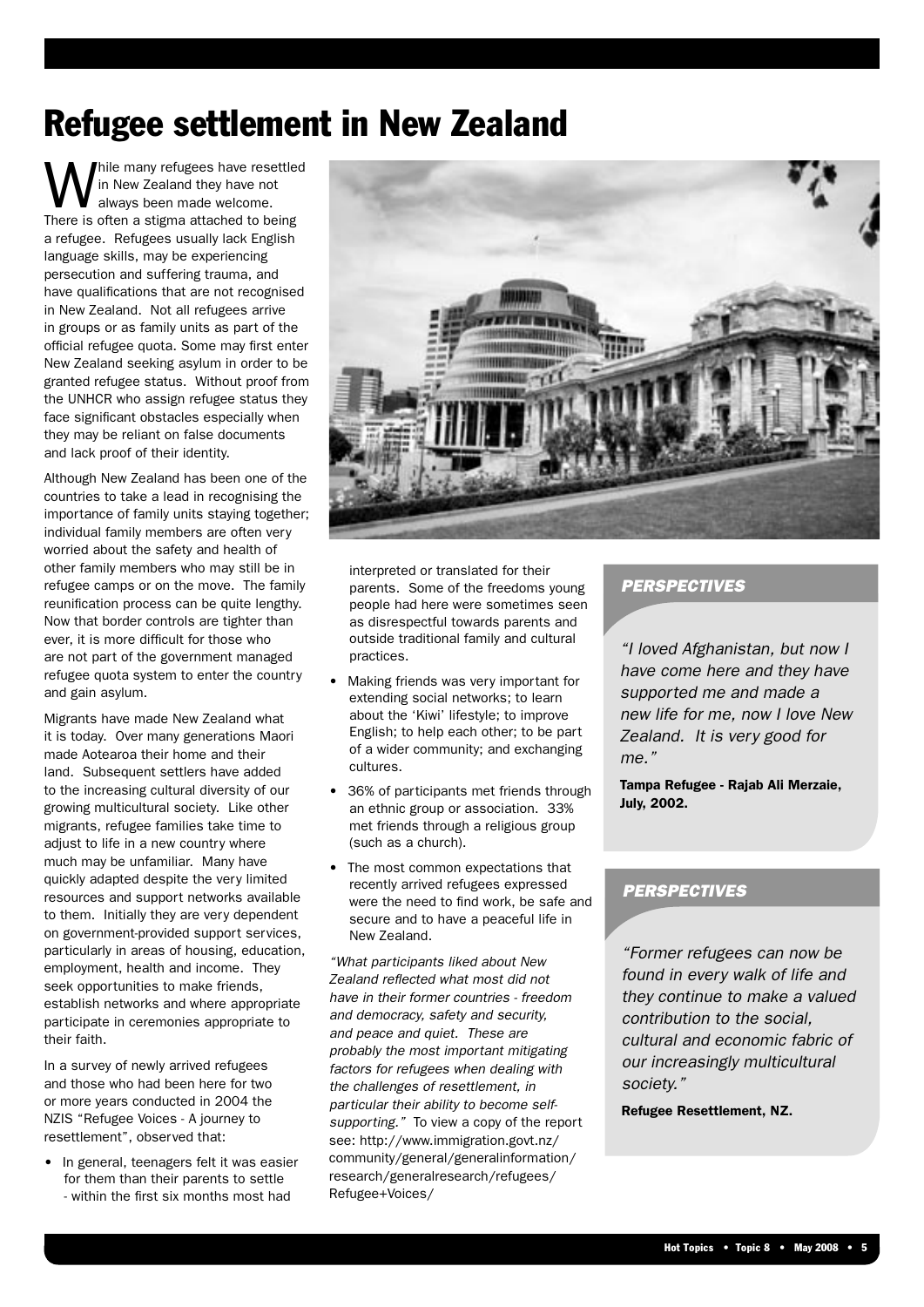## How does Refugee settlement happen in New Zealand?

Quota Refugees: New Zealand is one of 16 countries participating in the UNHCR refugee quota system. The Immigration Service accepts 750 UNHCR-prioritised refugees per year under three categories: persecution, women-at-risk, and medical or disabled. This arrangement was originally formalised in 1987 for 800 refugees and altered in 1997 to 750 refugees when the government agreed to meet their travel costs. They are refugees who cannot safely return to their home country or be integrated into the country where they have temporarily found refuge. In 2006/7 the majority of refugees were resettled from Mynamar (Burma) and Afghanistan.

Refugee Resettlement (formerly known as the Refugee and Migrant Service -RMS): is a national non-profit organization established in 1976, with branches in Auckland, Hamilton, the Hutt Valley, Wellington, Napier and Christchurch. Its staff and volunteers have assisted more than 40,000 refugees to settle and build a future in New Zealand. Refugee Resettlement has a contract with the New Zealand Immigration Service (NZIS) to resettle refugees under the UNHCR quota system. Refugees coming to New Zealand spend their first 6 weeks at the Mangere Refugee Resettlement Centre where they receive health screening. health care, English lessons and are given a basic orientation to life in New Zealand. Housing New Zealand then finds homes for them usually in the following areas: Auckland, Hamilton, Napier,

#### **PERSPECTIVES**

"I like everything about being in New Zealand: school, going shopping, being at home with my family, playing outdoors with my friends, especially playing rugby."

Iraqi Quota refugee, five years in NZ

Palmerston North, Wellington, Nelson and **Christchurch** 

Volunteer workers assist refugees with ongoing settlement needs and with accessing services. The sponsors make a six month commitment to a family to help them find accommodation, obtain furniture and household effects, to introduce them to WINZ, to teach them how to use the supermarket, to access health care services, to access education services and the use of public transport. There may be up to 4 sponsors working with any one family to help them make the necessary adjustments to life in New Zealand.

#### The Refugees as Survivors Centre (RAS):

provides a trauma counselling service as well as therapeutic activities for adults and children. Social services are provided as well as training programmes for volunteer support.

**Family re-unification:** Many refugees arriving in New Zealand remain anxious about the health and safety of family members elsewhere. In recognition of the importance of family to the long term well-being of refugees the government allocates places for 300 sponsored migrants under the Family Support Category. A refugee is able to sponsor one other family member who may bring their partner and children. There are more applicants each year than places available.

**Convention Refugees:** In addition to the Quota refugees New Zealand accepts approximately 200-500 refugees who seek asylum at the border each year. They are currently processed through the Refugee Status Branch of the New Zealand Immigration Service. The Refugee Status Appeal Authority hears and determines appeals against decisions of the Refugee Status Branch. The government introduced new regulations and laws allowing for the faster removal of people from New Zealand and allowing for the detention of asylum seekers while their cases are assessed. In recent years the numbers of asylum seekers have been declining. In the year 2006/7 244 people applied for refuge (down from a high of 2037 in the year 2000/01) of which 62

applications were approved (down from a high of 2001/02 when 631 applications were approved affecting 650 people). In 2006/7 most of the accepted asylum seekers came from Iraq and China. (http://www.refugee.org.nz/Stats/stats. htm)

In 2007 Parliament introduced an Immigration Bill that is a complete reform of the law relating to immigration. It is currently before the Transport and Industrial Relations Select Committee who are due to report to the Parliament by 30 June 2008.

#### For discussion:

- You or your church community may have been involved in resettling refugees or other migrants. How do refugees fare in Aotearoa New Zealand?
- Do you think New Zealand adequately fulfils its international obligations to refugees?
- Refugee communities may often 'stick together' because of language difficulties and the need to maintain cultural values and a sense of connectedness. However, the perception held by the wider community can be one of separatism. What do you think?

#### **PERSPECTIVES**

"I believed it was multicultural and as my relatives said, New Zealand people are friendly and kind, and the Halal food is available."

#### Somali Quota refugee, six months in NZ

"Here in New Zealand, both father and child seem to be like friends, so the style of dealing with children has had to change."

Burmese Quota refugee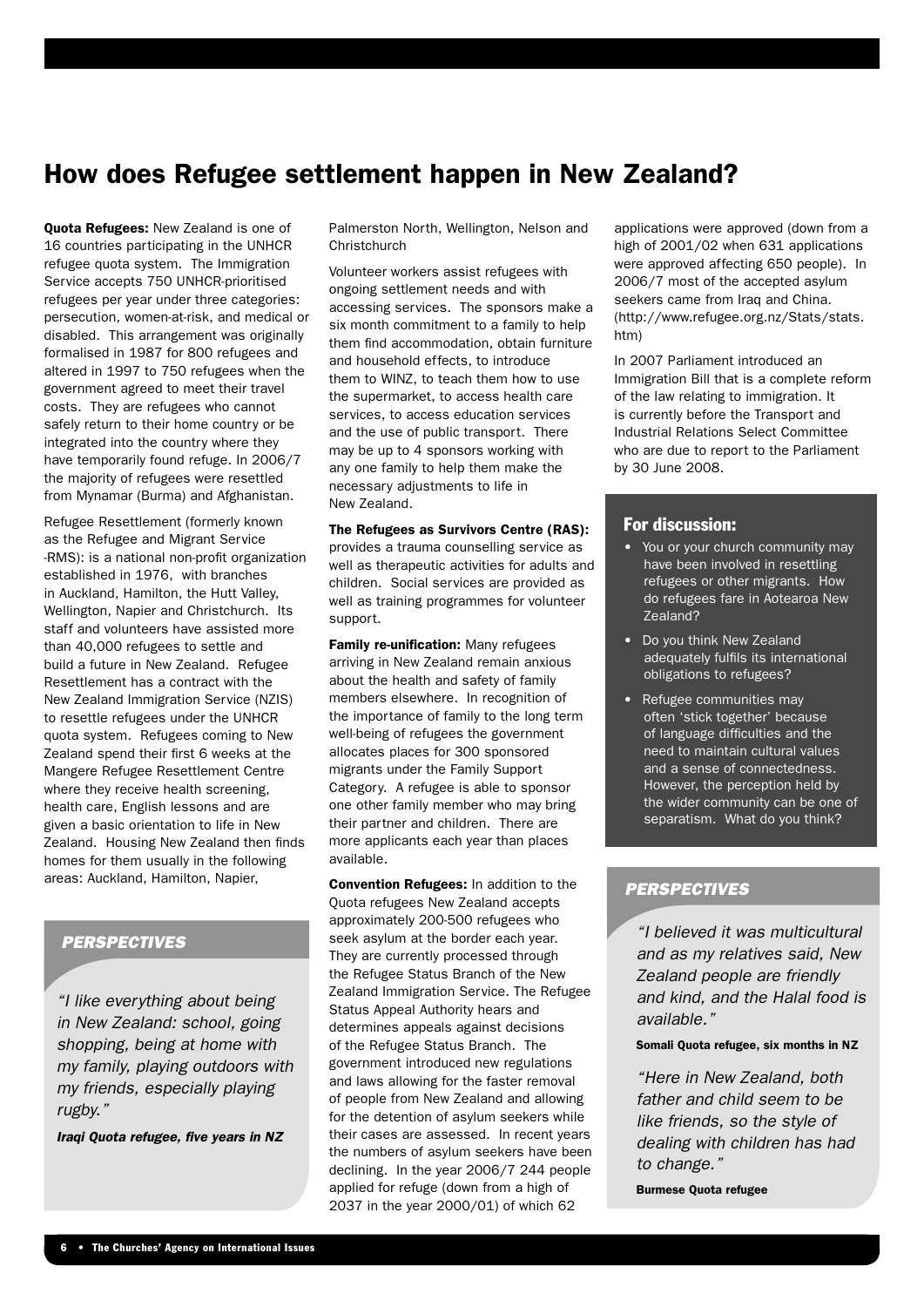## THE STORY OF AHMED ZAOUI

n 4 December 2002, Algerian national Ahmed Zaoui arrived at Auckland airport after almost a decade in exile. He sought political asylum under the United Nations Refugee Convention. Like many others in similar circumstances, Ahmed Zaoui had a false passport which is allowed for in the UN Convention. Ahmed Zaoui had every reason to expect fair treatment as New Zealand is a signatory to that Convention.

A Muslim, university lecturer and mosque teacher, Ahmed Zaoui was elected to the new Algerian National Assembly on the winning Front Islamic du Salut (FIS) ticket in the initial round of the country's first ever democratic elections in December 1991. Unhappy with the results of the election the military staged a violent coup and the president dissolved the Assembly. Ahmed Zaoui was tortured and fearing for his life fled into exile with his family. Accused of supporting the more militant Armed Islamic Group in Algeria (GIA) which reportedly has links to Al Qaeda, he was deported from Belgium, France, Switzerland, Burkina Faso and Malaysia before finally landing in New Zealand.

The New Zealand Immigration Service referred him to the Security Intelligence Service (SIS). On arrival the SIS interviewed and videoed him for 7 hours without his consent. His application for refugee status was declined and he was detained in prison, firstly at Paremoremo and then in the Auckland Remand Prison, including 10 months in solitary confinement. In March 2003, the SIS issued a 'security risk certificate' allowing his continued detention.

The Refugee Status Appeal Authority (RSAA) granted Ahmed Zaoui refugee status in August 2003, stating that there was no credible evidence to suggest his involvement in terrorism or serious crime. On the basis of this decision his lawyers argued that the SIS was relying on second-hand information against a recognised refugee and that not disclosing this evidence to Ahmed Zaoui was a grave disregard of his human rights. The Anglican and Roman Catholic bishops released a joint statement in October

2003 calling for his release and protection under the UN Convention on Refugees. In December 2003 the High Court ruled that the SIS should provide a 'summary of allegations' against Ahmed Zaoui and that the Inspector General of the SIS should consider his human rights in this case.

Ahmed Zaoui's case is a test case for the New Zealand justice system. Since 1996 the SIS powers have been increased, leaving the Inspector General as the only avenue for appeal. It raises important questions about the human rights of a recognised refugee, including information supplied by third parties. His lawyers campaigned for his release from detention, full freedom, and re-unification with his family, as well as changes to ensure that refugees will no longer be unfairly detained without fair process. They also noted that many more people have been held in detention without charge around the world since 11 September 2001.

Ahmed Zaoui was released from prison in March 2005 to the care of the Catholic Friars at the Dominican Priory in Auckland with strict bail conditions including a curfew. In a press conference he said, "The first days of coming out of prison will always remain in my memory. It is almost indescribable how I felt at this time. After so long, I could feel the air on my face and see your beautiful country." In his 2006 Christmas message to supporters Ahmed wrote, "I thank you for supporting my struggle for freedom and re-unification with my family...it is the friendship which I have received from the Catholic Friars and so many of you which helps me to endure this long wait for justice."

Almost five years after he first arrived in New Zealand, the new head of the SIS, Dr Warren Tucker, revisited the decision of his predecessor, and withdrew the security risk certificate on September 13th, allowing him to live in New Zealand as a genuine refugee.



Ahmed Zaoui

#### The culture of hope

During his time in prison he wrote a collection of poems, in one entitled "The culture of hope" he writes,

"I imagine I live in a black room and the darkness has spread. A pinprick of light captures my attention, and I contemplate this light. And live for it. I desire to expand the light. If I continuously contemplate the dark, I will die. Through this light, I declare my existence and my victory. My joys and disappointments. And my existence arrives. I am a tear, under restraint. I am a tear, crystallising in the eye of the sufferer. I am a sigh, intruding inside a lover."

#### For discussion:

- As a signatory to the UN treaties protecting refugees, what level of assistance should New Zealand offer to those seeking asylum?
- How can the public, government officials, or media fairly assess the likelihood of an individual from a different context participating in terrorism?
- How do you balance the fear of terrorism and the need to uphold human rights?
- Should the NZ government make the evidence against someone seeking asylum available to them?
- What can we learn from the case of Ahmed Zaoui?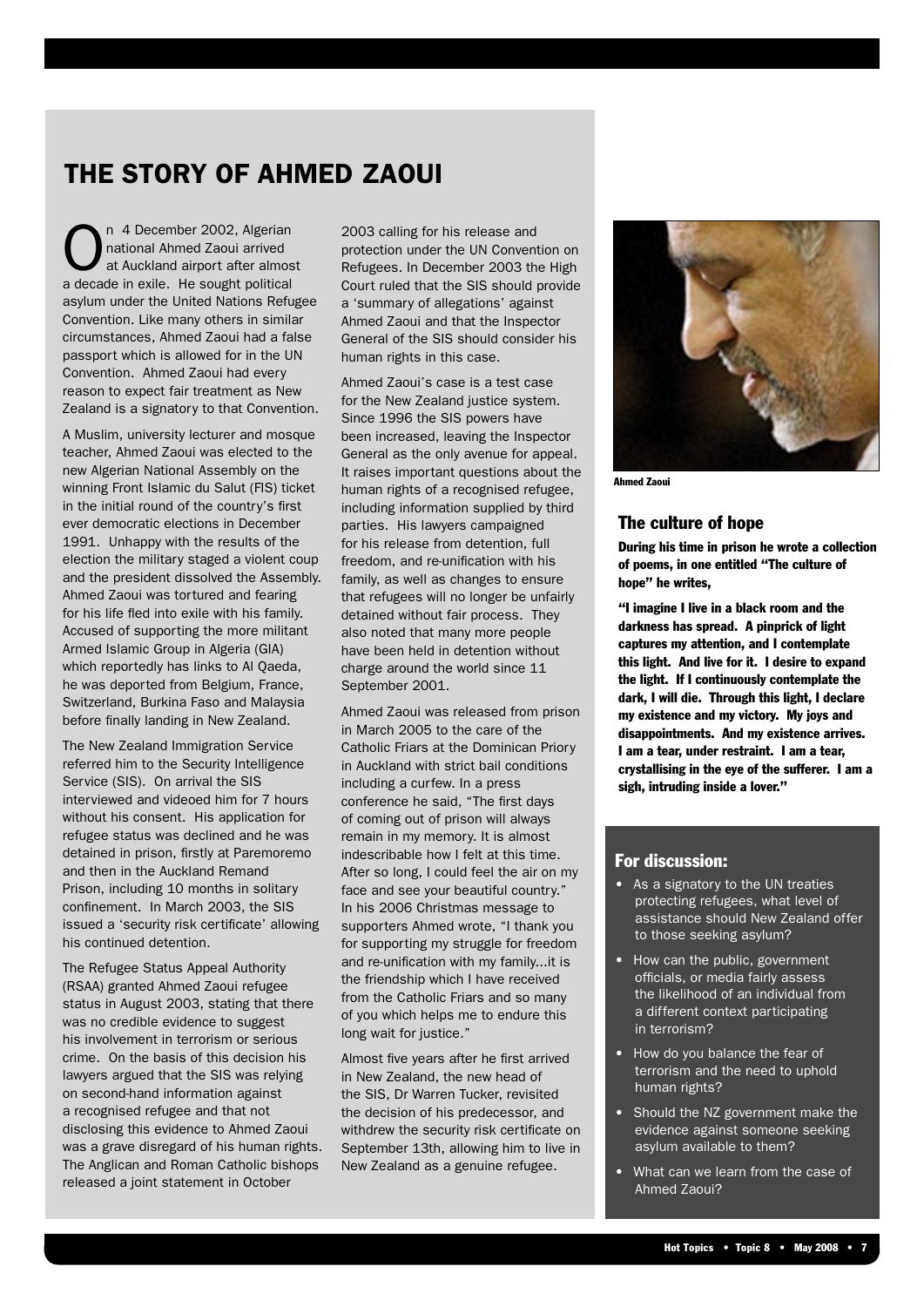## A history of refugee settlement in New Zealand

Some of the earliest refugee groups<br>
to resettle in Aotearoa New Zealand<br>
were Danes fleeing the suppression to resettle in Aotearoa New Zealand of their language and culture under German occupation in the 1870s and Jews escaping persecution in Tsarist Russia from the 1880. In the 1930s it was difficult for people fleeing Nazi Germany to enter New Zealand. The 1931 Immigration Restriction Act excluded 'aliens' unless they had guaranteed employment, substantial capital, or particular knowledge or skills. Up to 1,100 mainly Jewish refugees came from Europe in the lead up to World War II.

Formal refugee resettlement is seen to have begun with an intake of about 800 Polish refugees in 1944. They were to stay for the duration of the war but with difficult conditions in post war Poland; all were able to remain in the country. New Zealand accepted 5000 European refugees (including Jews and Slavs) after the Second World War and later 1,100 Hungarian refugees in 1956 after the revolution. During the 1960s New Zealand accepted Chinese orphans and families from Hong Kong and Indonesia, Russian Christians and Czech refugees. In the 1970s Asian refugees expelled from Idi Amin's Uganda and Chileans fleeing the army's overthrow of the Allende government in 1973 were resettled.

From 1974-91 New Zealand accepted:

#### **PERSPECTIVES**

"You, as an island nation seem to understand well that "No man is an island," and that we are all diminished by political injustice against our fellow human beings – whomever and wherever they are. And, by the same token, we are also all increased by acts of kindness, and acts of justice, tolerance and by standing together in peace and friendship."

Ahmed Zaoui, on release from Prison, 22 March, 2005

Soviet Jews, East Europeans, Baha'i refugees from Iran, Assyrian Christians from Iraq, Iraqi deserters from the 1991 Gulf war and South-East Asian refugees including Vietnamese boat people. The first significant population resettled from Africa was in 1992 and 1994 when New Zealand accepted refugees from Somalia fleeing civil war, drought and famine.

In the late 1990s New Zealand accepted refugees from the former Yugoslavia including 600 displaced people from Kosovo as well as refugees from Ethiopia, Eritrea, Iran, Afghanistan and the Sudan.

Churches have played a crucial role in the settlement of refugees in New Zealand. The National Council of Churches (NCC) worked closely with the government to find families and churches that would sponsor refugees until the 1980s when government agencies took on a greater role in providing housing and meeting basic living needs of refugees. Taking a lead from the World Council of Churches, the NCC worked with representatives from the Roman Catholic Church, the Lutheran Church and Jewish communities under the umbrella of the Inter-Church Council on Public and Social Affairs.

#### The Inter-Church Commission on Immigration and Refugee Resettlement

(ICCI) was formed in 1975 by representatives from the National Council of Churches, the Catholic Bishops Conference, HIAS (Hebrew Immigration Aid Society) and the United Synagogues of New Zealand. The Commission largely focussed on refugee matters, but it also actively assisted other migrants and people applying for political asylum. In 1986 the governance of ICCI was assumed by the Conference of Churches of Aotearoa New Zealand (CCANZ). CCANZ continued its governance role until 1990 when the agency became an officially incorporated society and its name was changed to the Refugee and Migrant Commission-Aotearoa New Zealand Inc. The membership was expanded to include representatives from other faiths, refugee communities and refugee-related agencies. Today the RMS Refugee Resettlement (formerly known as the Refugee and Migrant Service) is governed by a board.

#### Special Residence Policy for Zimbabwean Nationals

In July 2005 the Minister of Immigration announced a special policy to allow Zimbabweans who had fled the turmoil of Mugabe's regime to be granted residence in New Zealand. This was in recognition of the unique circumstances of their home country and the need to provide people with some certainty about their immediate future. The policy acknowledged people were in a refugee-like situation and it was not safe for them to return home. The policy applied to any Zimbabwe nationals who arrived in New Zealand on or before 23 September 2004, and who did not meet the requirements for approval under any other residence policy. This was later amended to exempt them from the normal health standards, including HIV and AIDS status and was undertaken as a humanitarian action. Over 900 people have been approved for residence under the special policy.

The UNHCR welcomed the decision. "Obtaining permanent residence is an important step towards attaining citizenship, and allowing displaced people to rebuild their lives." Many Zimbabweans have now settled in New Zealand and have taken up opportunities for further education or retrained for work in areas like nursing where there are staff shortages.

For more information on the Zimbabwe Crisis see Hot Topic 1 and updates: http:// www.cws.org.nz/Resources/international. asp.

#### **PERSPECTIVES**

"There are cultural clashes, we parents expect them to stick with our culture without understanding the new culture in hand, and as a result they get confused. Parents need parent education for the sake of their children."

Ethiopian Quota refugee, two years in NZ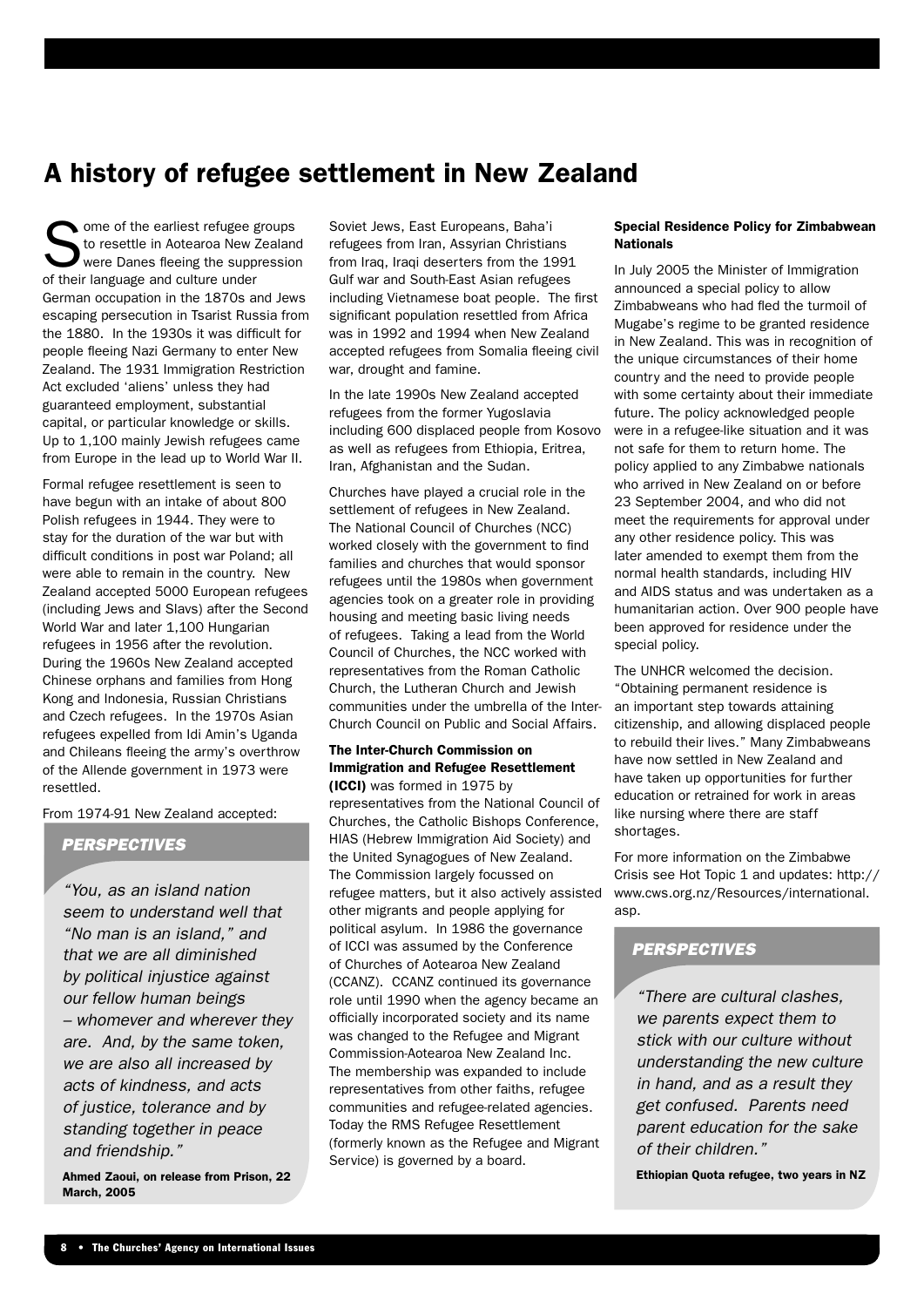## Fasting for his faith - the story of Ali Panah

Ii Panah arrived in New Zealand in 2002 from Iran. After overstaying his visa he requested asylum fearing persecution based on his conversion to Christianity. This was declined. He refused to sign the deportation documents from the Refugee Status Appeals Authority and was held in Mt Eden Prison for 20 months. In a last bid to be recognised as a political refugee from Islamic Iran, Ali Panah spent 53 days fasting before he was finally released on humanitarian grounds and given bail in early September 2007. He is one of five Iranian Christians whose applications for refugee status have been rejected by New Zealand authorities in the past two years.

Ali Panah has received much support from within the Christian community, in particular the Anglican Church. The Church has provided care and legal support since his release from prison. When Archbishop Moxon and Anglican Social Justice

Commissioner Anthony Dancer visited Ali Panah in prison prior to his release, they found him lucid and calm though in poor health, reporting that he had told them that as his body wasted away, his spirit and faith in God grew stronger.

#### For discussion:

- Should New Zealand follow Australia's lead and accept more asylum seekers who claim persecution in Islamic states because of their own conversion to Christianity?
- How can Christians respond to those seeking political asylum and held in captivity?
- How can we increase our knowledge and understanding of the situations in Islamic countries?

#### **PERSPECTIVES**

"Protection itself has been the story of a constant evolution over many centuries, but today's climate is particularly challenging and complex. Current global migration patterns, in a world rapidly shrinking because of improved communications, involve not only refugees and asylum seekers, but also the often interlinking movements of millions of economic migrants seeking a better way of life, as well as human traffickers and their multi-billion dollar business."

UNHCR 2007

# A Brief History of the UNHCR

In 1921, the League of Nations<br>appointed Fridtjof Nansen of Norway<br>as High Commissioner for Refugees.<br>Nansen persuaded 53 nations to agree n 1921, the League of Nations appointed Fridtjof Nansen of Norway as High Commissioner for Refugees. to offer protection to passport holders. These arrangements became the foundation for the Refugee Convention in 1933 and the international laws recognising the rights of refugees. The International Office for Refugees was later re-established as the Office for the High Commission for Refugees (UNHCR) in 1950 by the United Nations General Assembly.

Initially the UNHCR was set up for three years to resettle 1.2 million European refugees, but as further refugee crises mushroomed around the globe, its mandate was extended every five years. UNHCR has to date assisted 50 million people in over 120 countries. By the mid 1990s UNHCR was providing programmes and aid to assist 27 million refugees worldwide each year. UNHCR was awarded the Nobel Peace Prize twice, in 1954 and 1981.

To learn more about the work of the UNHCR refer to www.unhcr.org

#### For discussion:

Increased migration has significantly changed the nature of the global community. Millions of people live outside the country of their birth. You may like to discuss some of the following questions:

- Why do people migrate? Poor people? Rich people?
- Should people be able to move more easily between countries?
- What are some of the consequences of increased migration on a global scale?
- Are there other groups that you

think that should be able to find refuge eg on the basis of religious belief?

- What are the benefits and costs of increasing migration, in New Zealand for example?
- Does New Zealand have a special responsibility to our Pacific neighbours?
- Should New Zealand allow more skilled workers to enter the country?
- Should New Zealand do more to stop skilled New Zealanders leaving the country?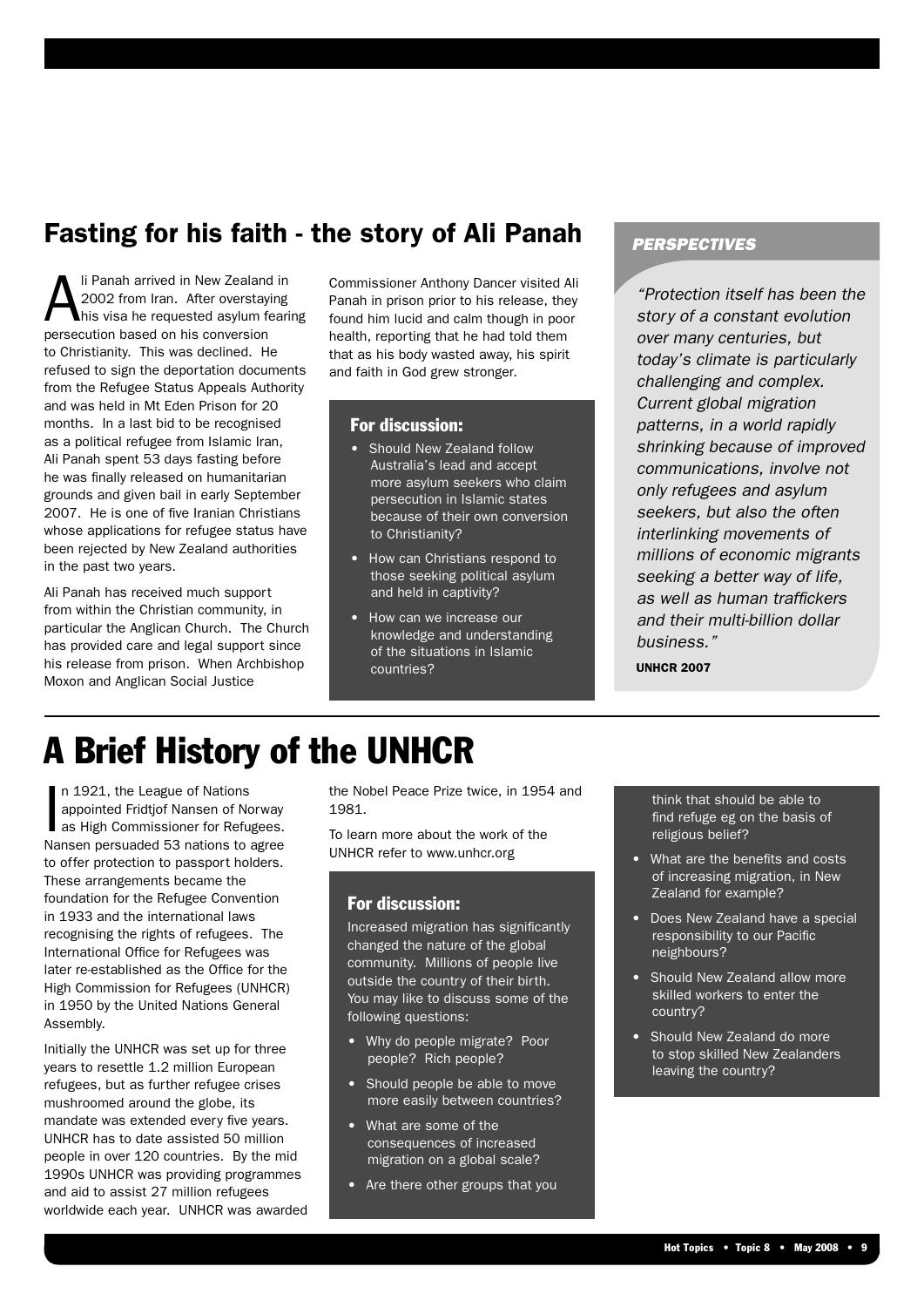# What are the Churches saying?

Churches are concerned that the global trend towards criminalising refugees, asylum seekers and migrants through tightened borders and increased detention results in decreased security for uprooted people and heightened vulnerability to exploitation, by smugglers and human traffickers along their journeys and by unscrupulous employers in the host country. Such a response does nothing to address the root causes of forced migration, which include regional conflicts, climate change and sea level rise, and loss of livelihood due to corporate globalization and free trade agreements that disadvantage countries of the South. (WCC, 2005)

#### Protection for the most vulnerable

In a statement made to the UNHCR in October 2005, the World Council of Churches (WCC) urged the UNHCR to:

- challenge governments not to introduce ever more restrictionist entry policies and to challenge the trend toward using security concerns to justify detention of all undocumented migrants and asylumseekers;
- press governments not to pursue actions to criminalise migrants or those who seek to protect them and to encourage governments to do more to create and facilitate welcoming societies and to foster integration;
- insist, as a matter of principle, that undocumented migrants and asylumseekers are detained only in exceptional circumstances and detained for only a limited time, and that people can avail themselves of judicial review and legal advice. Under no circumstances should conditions of detention for migrants and asylum-seekers be lower than that for convicted criminals.
- to lend its support to this request by churches for access to detention centres.

At its 9th Assembly in Porto Alegre, Brazil in February 2006 the WCC adopted a statement on "Vulnerable Populations at Risk - the Responsibility to Protect". The statement distinguishes between prevention and intervention but also says that churches have a ministry of reconciliation and healing. Furthermore churches have a responsibility to care for each other and creation under God's sovereignty.

#### Our primary concern: Prevention

To be faithful to that responsibility to protect people means above all prevention – prevention of the kinds of catastrophic assaults on individuals and communities that the world has witnessed in Burundi, Cambodia, Rwanda, Sudan, Uganda, the Democratic Republic of Congo, and other

instances and locations of human-made crises. WCC studies showed that although churches have different views on the use of force for human protection purposes, they agree on the essential role of preventive efforts to avoid and, if possible, tackle the crisis before it reaches serious stages.

The prevention of catastrophic human insecurity requires attention to the root causes of insecurity as well as to more immediate or direct causes of insecurity. Broadly stated, the long-term agenda is to pursue human security and the transformation of life according to the vision of God's Kingdom. The key elements of human security are economic development (meeting basic needs), universal education, respect for human rights, good governance, political inclusion and power-sharing, fair trade, control over the instruments of violence (small arms in particular), the rule of law through law-biding and accountable security institutions, and promoting confidence in public institutions.

#### Climate change refugees

In a statement from the 9th Assembly of the Pacific Conference of Churches (PCC) held in September 2007, reference was given to the plight of those Pacific Nations facing increasing sea levels that threaten their existence and what the future might hold for prospective environmental refugees from the Pacific. Current refugee conventions do not allow for environmental factors in forcing people to flee their homelands. The PCC called for:

- Solidarity with the people of Kiribati, Tuvalu and the Marshall Island and for the churches of the Pacific to be welcoming and compassionate churches to people from these islands wishing to resettle.
- Advocacy for a regional immigration policy giving citizens of countries most affected by climate change, especially sea-level rise, rights to resettlement in other Pacific Island nations or Pacific

regional countries of their choice.

- Advocacy for an inter-regional sea level rise financial assistance scheme to finance the cost of mitigation, adaptation and resettlement.
- Churches to help prepare intending immigrants, to welcome and help resettle them into their new homelands.

#### Welcoming the stranger is not optional, Says WCC

Around the world, people are leaving their home countries in search of safety, freedom or a better life. These migration flows are a challenge to churches as migrants bring their own traditions and values into local parishes or create their own religious communities. At the same time, churches need to live up to their mandate to act and speak out in favour of the weak where migrants and refugees are being victimized

A statement from participants said: "Migration is a fact of life. It is as much an instinct to survive as it is an inevitable consequence of globalization. We can neither turn our backs on it, nor control it. Migrants are not commodities, illegal aliens or mere victims, they are human beings. Migration is a courageous expression of an individual's will to overcome adversity and live a better life."

Full text of the statement by the public hearing on "The Changing Ecclesial Context: Impact of Migration on Living Together" http://www.oikoumene.org/ index.php?id=5779

#### For discussion:

- Should New Zealand churches mobilise more resources to assist with refugees overseas and in New Zealand or should the focus be on prevention?
- In what way can churches urge the New Zealand government to fulfil its Responsibility to Protect?
- How can New Zealand churches take effective action to prevent climate change and work together with the Pacific churches to prepare for the likelihood of accommodating environmental refugees from the Pacific?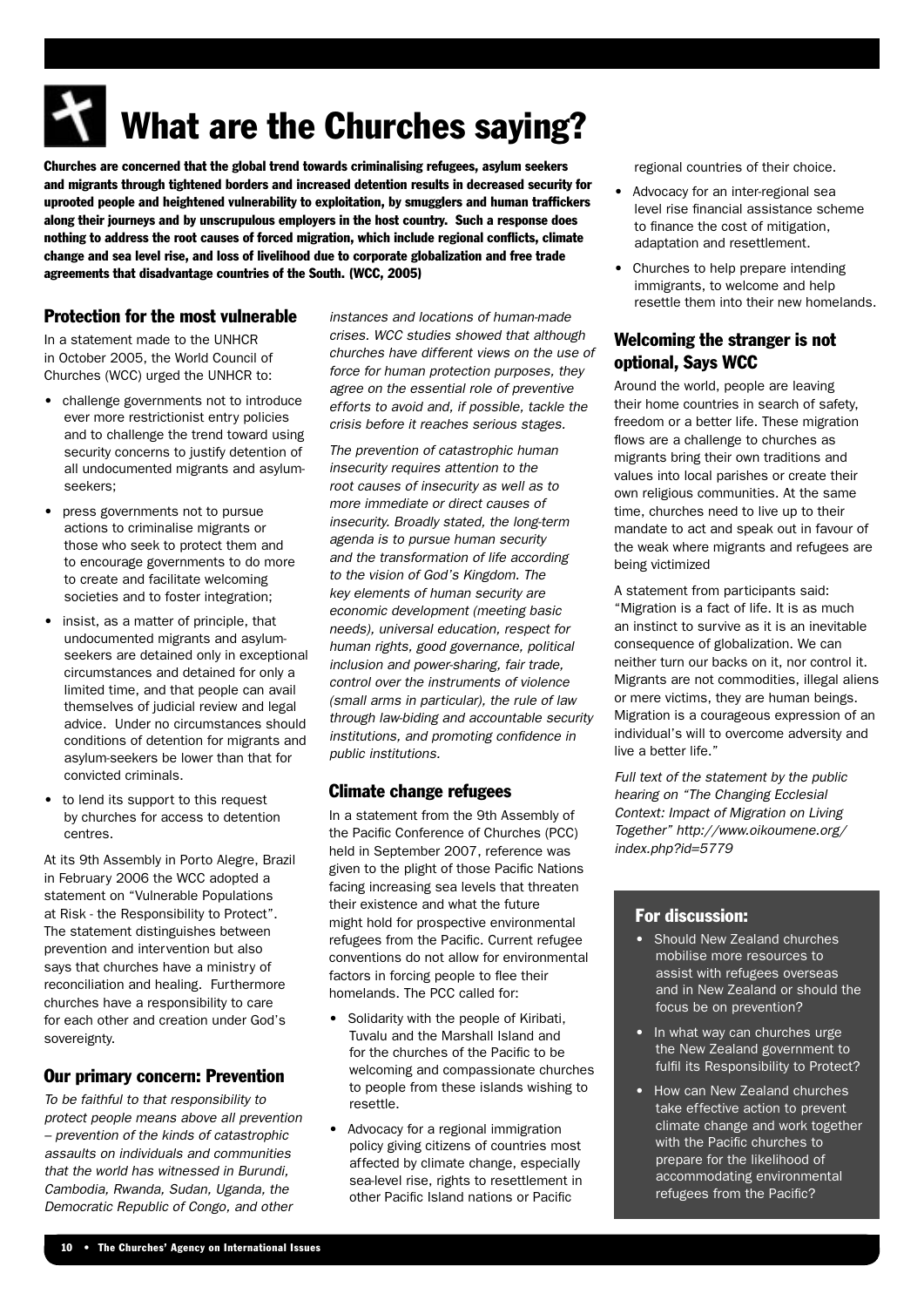## Reflection:

T he following edited extract is taken from a biblical reflection by Dr Bahagt Saman of the Coptic Orthodox Church in Egypt, presented to the World Student Christian Federation Executive Committee meeting in June 2007, Alexandria, Egypt:

All Christians owe their salvation to a refugee – Jesus was born in Bethlehem, to which his parents had travelled because of the taxation decree. Born in a manger, like the children of many of today's migrants, who are born along the road as their parents seek work and a place to call home.

Throughout his life Jesus moved around. He called his disciples to leave what they were doing and to follow him. In fact, if Jesus and the twelve disciples tried to enter the United States today, they would either be the victims of expedited removal, which means they would be immediately returned to their point of origin, or they would most probably, be put in immigration detention. They were Middle Eastern men. They had no specific home. They moved from place to place and often interacted with stigmatised communities. They went away into the mountains and across the lakes. They were suspected of trying to mobilize the masses against the government. It is not known how they supported themselves, and at times, they met in rented rooms. Large crowds followed them and both the religious and political communities thought they were

#### **PERSPECTIVES**

"We commit ourselves anew to listen, learn, and be challenged by the voices of our sisters and brothers of every faith, race, nationality, class, and age in detention. May we ourselves be faithful travelers on a journey whose destination is a world of life, love and liberation. We seek the active support of the UNHCR and other United Nations' bodies in this noble goal."

WCC, 2005

instigating the uprising of the masses of the poorest of the poor. On arriving in the U.S today, they would be part of the targets list of high-level suspicion of terrorism, primarily because of their place of birth and physical appearance

The most compelling argument Christ gave for caring for the stranger can be found in Matthew 25:35-6. In it he gives the inheritance of the kingdom to those who cared for him by stating;

"for I was hungry and you gave me food, I was thirsty and you gave me something to drink, I was a stranger and you welcomed me, I was naked and you gave me clothing, I was sick and you took care of me, I was in prison and you visited me...truly I tell you, just as you did to one of the least of these who are members of my family, you did it to me."

This is a mandate to offer hospitality to the stranger: food to the refugees, here and abroad; water to the migrants crossing the desert; an open church door to the stranger with nowhere to turn; clothing to the migrant newly arrived or the refugee being resettled in your town; medical care for the migrant workers, immigrants, refugees, asylum seekers prison visits to detained asylum seekers and immigrants. Responding to these needs can be the foundation of a ministry to the strangers in our communities and our land and are ways to practice inclusive hospitality. Jesus was not only a refugee and a migrant; he was also undocumented both as a child and at the end of his life. We know that Jesus was crucified "outside the gates" of the city because he was not a citizen (Hebrews 13:12).

As Christians, we know that he died for the sins of the world, but at that time the theological implications of his death were not considered in handing down his sentence. Jesus was crucified because he was one with the oppressed and marginalised people of the time, and the religious and political powers feared he was instigating an uprising of the poor. He was one with the day labourer, the least, the last and the lost. He did not have the rights of a citizen; he was one with each and every undocumented migrant in the world. Because he did not have these rights, his crucifixion had to be outside the gates and it was in the garbage dump of the city. He suffered, so others would not have to do the same.

#### Prayer:

#### Psalm 31

Shelter me, Lord Save me from shame. Let there be justice: Save me!

Help me! Listen! Be quick to the rescue! Be my fortress, my refuge.

You, my rock and fortress, Prove your good name. Guide me, lead me, Free me from this trap.

You are my shelter; I put myself in your hands, Knowing you will save me, Lord God of truth.

You hate the slaves of idols, But I trust in you. I dance for joy at your constant love.

You saw me suffer, you know my pain. You let no enemy cage me, But set my feet on open ground.

Glory to God, Source of all being, Eternal Word and Holy Spirit: As it was in the beginning, is now And shall be for ever.

**Amon**